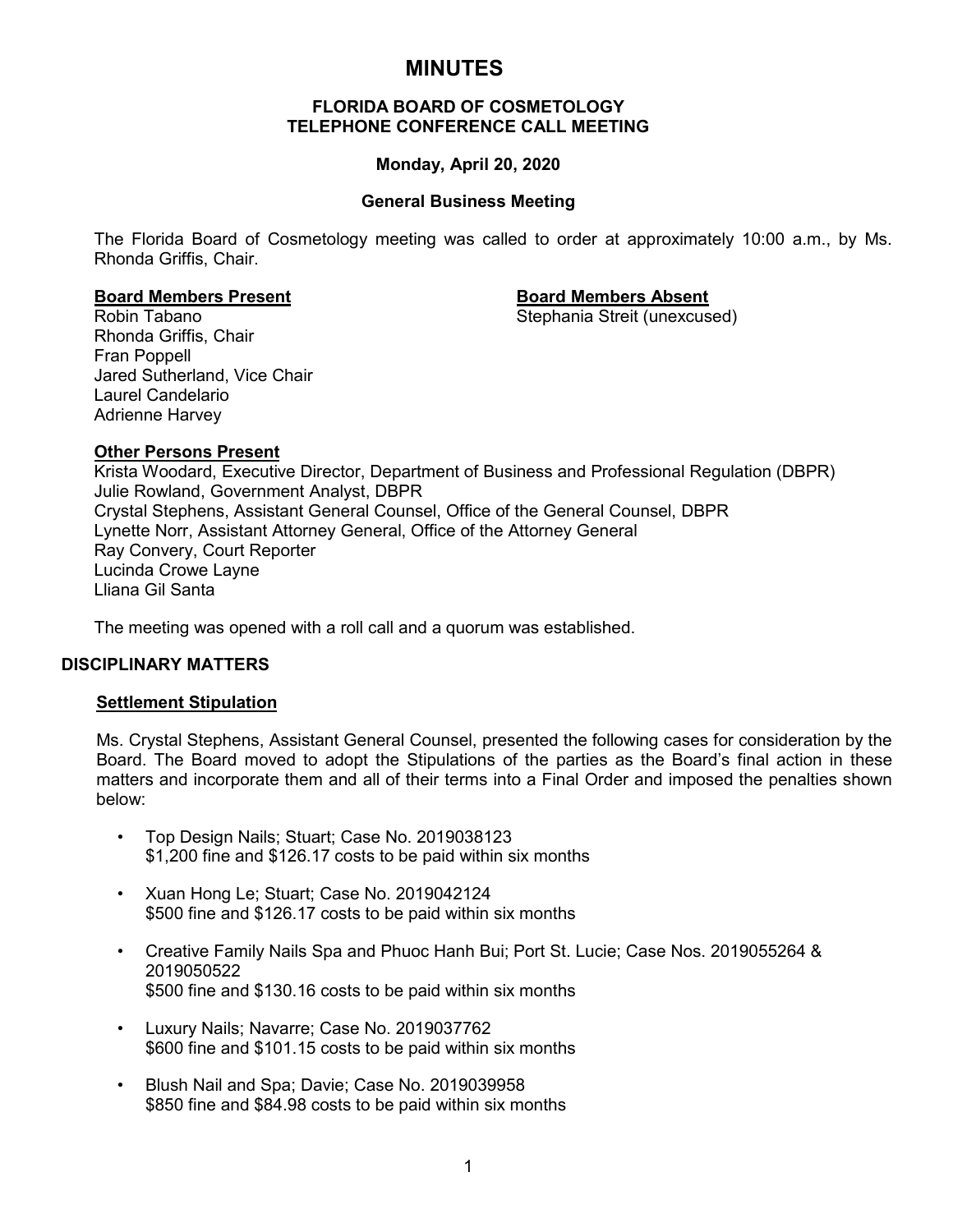- Venetian Lifestyle Salon & Spa; Weston; Case No. 2019048018 \$650 fine and \$93.41 costs to be paid within six months
- GAW Holdings; Ft. Lauderdale; Case No. 2019048879 \$500 fine and \$84.98 costs to be paid within six months
- Vi Nails & Spa; Odessa; Case No. 2019051200 \$500 fine and \$90.63 costs to be paid within six months
- Vayla's Nails; Panama City; Case No. 2019057419 \$500 fine and \$39.36 costs to be paid within six months
- Boutique Nail & Beauty Lounge; Trinity; Case No. 2019046215 \$500 fine and \$76.58 costs to be paid within six months
- Nail Trix; Sunrise; Case No. 2019051494 \$400 fine and \$86.58 costs to be paid within six months
- Christopher Denton; N. Lauderdale; Case No. 2019052109 \$500 fine and \$93.18 costs to be paid within six months
- Hollywood Beauty Academy; Tallahassee; Case No. 2018051451 \$900 fine and \$288.41 costs to be paid within six months

# **Voluntary Relinquishment**

Ms. Stephens presented the following cases for consideration by the Board. The Board moved to accept the Voluntary Relinquishment agreements as the Board's final action in this matter and incorporate it and all of its terms into a final order and imposed the penalties shown below:

- Gianny Rodriguez; Doral; Case No. 2019042683 \$162.77 costs only; Voluntary relinquishment of license FV9613599
- Yaliana Aguila Soria; Hialeah; Case No. 2019042581 \$60.21 costs only; Voluntary relinquishment of license FV9611352
- Noella Torres Soto; Homestead; Case No. 2019042700 \$100.84 costs only; Voluntary relinquishment of license FV9610794
- Ivanna Chacon Sanchez; Miami; Case No. 2019042601 \$186.07 costs only: Voluntary relinquishment of license FB9767800
- Lina Escobar Pachon; Hallandale Beach; Case No. 2019042610 \$142.41 costs only; Voluntary relinquishment of license FV9613446
- Quaiesha Taylor; Miramar; Case No. 2019043425 \$134.28 costs only; Voluntary relinquishment of license FS910568
- Johanna Vivas Salinas; Doral; Case No. 2019042712 \$163.29 costs only; Voluntary relinquishment of license FV9608983
- Elsa Cruz Morales; Miami; Case No. 2019042605 \$209.23 costs only; Voluntary relinquishment of license FS909512
- Haime Ulloa; Miami Springs; Case No. 2019042704 \$211.95 costs only; Voluntary relinquishment of license FV9613978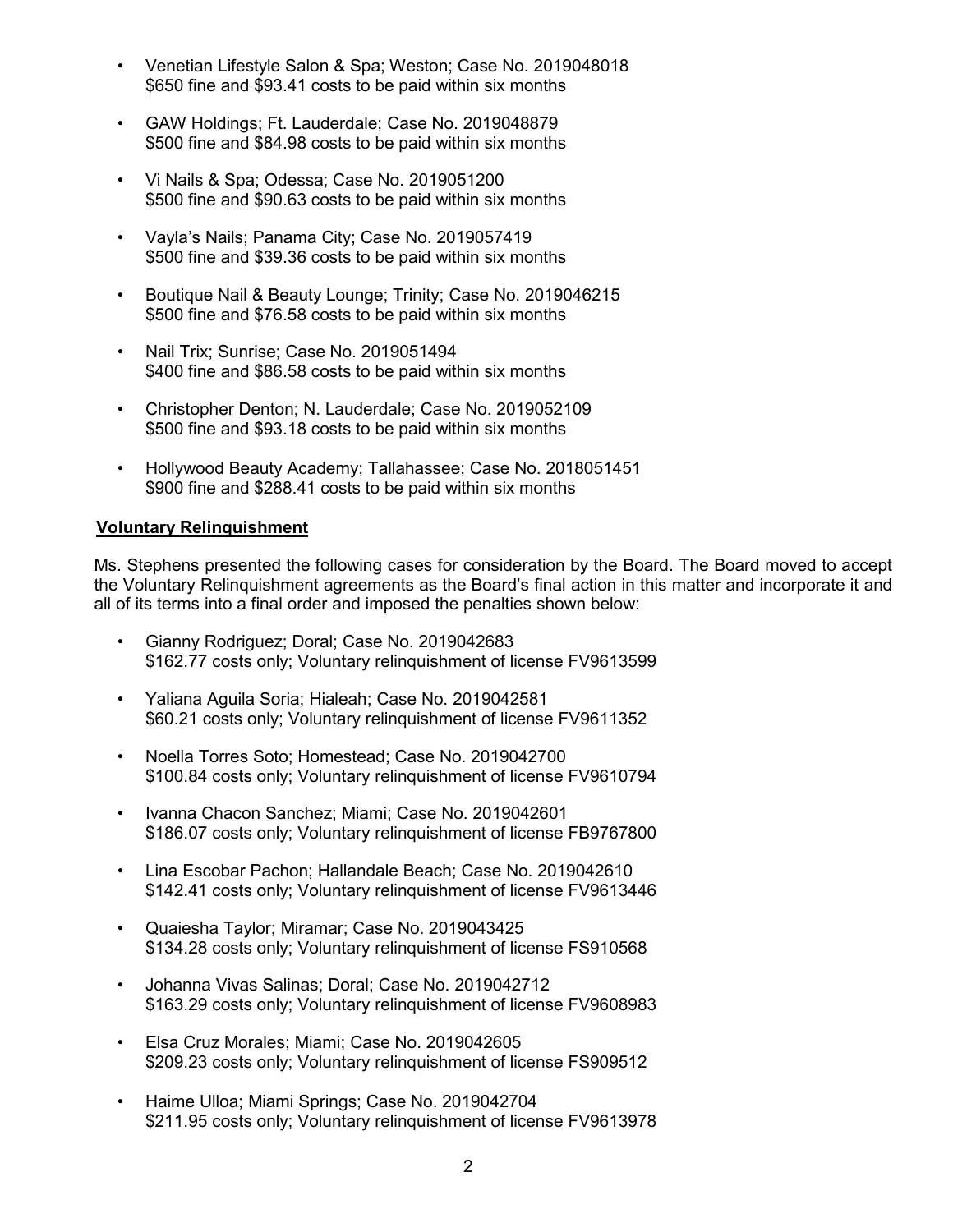- Alba Henriques Milano; Miami; Case No. 2019042638 \$175.75 costs only; Voluntary relinquishment of license FB9765471
- Sabrina Hernandez; Hialeah; Case No. 2019042644 \$160.17 costs only; Voluntary relinquishment of license FV9609010
- Marisleidy Lopez Lugo; Miami; Case No. 2019042654 \$88.67 costs only; Voluntary relinquishment of license FV9607000
- Yolanda Garcia Bracamonte; Miami; Case No. 2019042625 \$124.83 costs only; Voluntary relinquishment of license FV9611629
- Mirielys Gonzalez Alvarez; Miami Beach; Case No. 2019042634 \$126.92 costs only; Voluntary relinquishment of license FV9613994
- Yanetsy Estrada Liranza; Lakeland; Case No. 2019042611 \$57.41 costs only; Voluntary relinquishment of license FV9608721
- Tahimi Carbonell; Miami; Case No. 2019042592 \$51.98 costs only; Voluntary relinquishment of license FV9613755
- Jany Aguila Martinez; Cutler Bay; Case No. 2019042578 \$123.06 costs only; Voluntary relinquishment of license FV9607073
- Maria Patricia Almanza; Miami; Case No. 2019042586 \$61.34 costs only; Voluntary relinquishment of license FB9763182
- Lliana Gil Santa; Miami; Case No. 2019042691 \$117.90 costs only; Voluntary relinquishment of license FV9607893
- Lidianis Millar Monduy; Hialeah; Case No. 2019042668 \$142.52 costs only; Voluntary relinquishment of license FV9611960
- Hannah Berk Swales; Key West; Case No. 2019042698 \$117.90 costs only; Voluntary relinquishment of license FV9612983

# **APPLICATIONS**

# **Hair Braiding Course**

# **Initial Review**

Phenomenal Braiding Beauty Bar – Classroom After review, the Board moved to deny the course based on grammatical errors, and outdated sources.

### **Licensure Applications**

### **Initial Review**

# Vania Garcia

Ms. Garcia was not present for the meeting. After review, the Board moved to approve the application with the following contingency: all costs must be paid to the Department within 60 days.

# Shayne Shayer

Mr. Shayer was not present for the meeting. After review, the Board moved to deny the application based on the pending criminal case noted on the application.